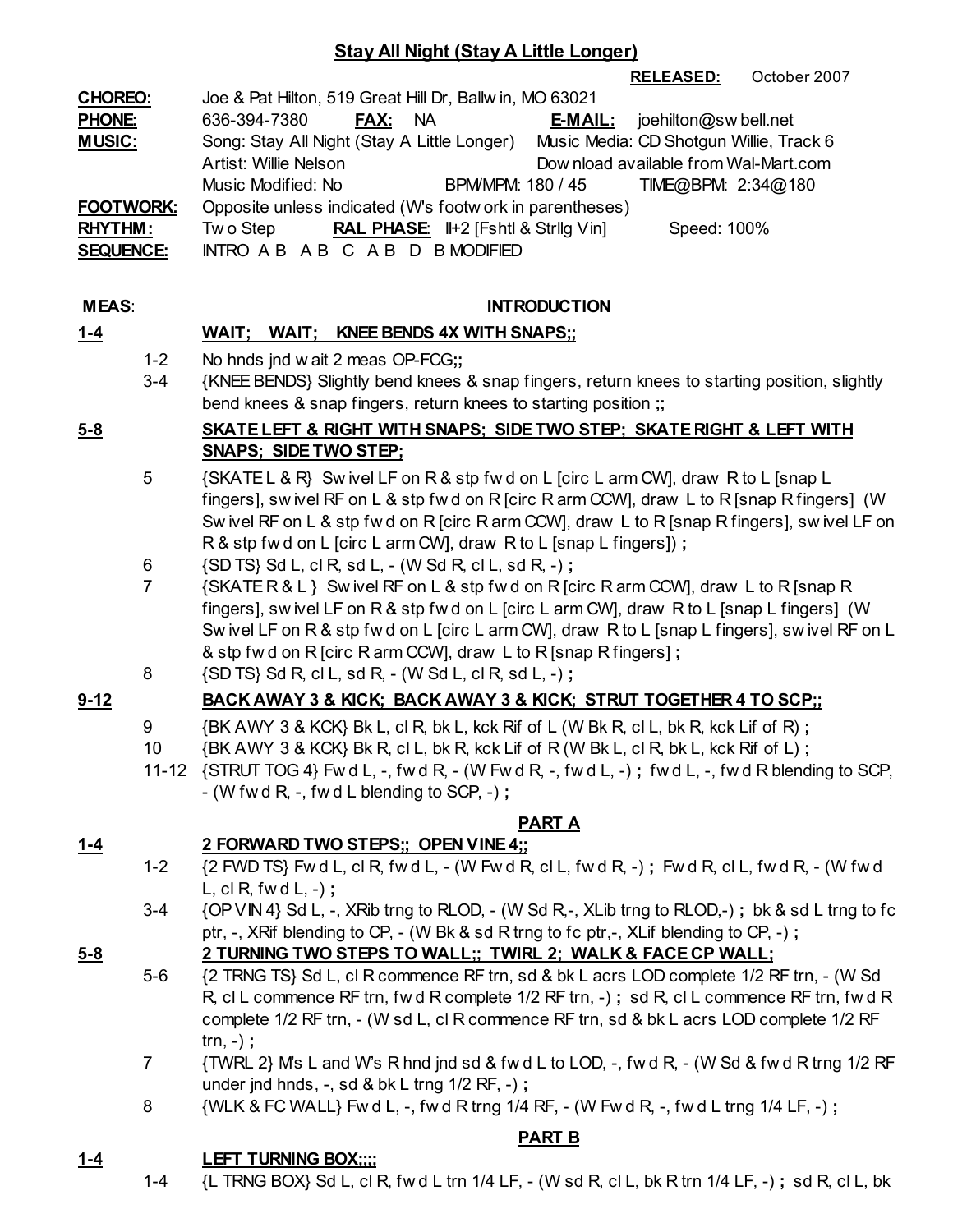Stay All Night (Stay A Little Longer) Page 2 of 4

Joe & Pat Hilton R trn 1/4 LF, - (W sd L, cl R, fw d L trn 1/4 LF, -) ; sd L, cl R, fw d L trn 1/4 LF, - (W sd R, cl L, bk R trn 1/4 LF,  $-$ ); sd R, cl L, bk R trn 1/4 LF,  $-$  (W sd L, cl R, fw d L trn 1/4 LF,  $-$ );

#### 5-10 SCISSORS TO SCAR & BJO CHECKING;; FISHTAIL; 2 TURNING TWO STEPS TO SCP;; STRUT 2;

- 5 {SCIS TO SCAR} Sd L, cl R, XLif of R to SCAR, (W sd R, cl, L, XRib of L to SCAR, -) ;
- 6 {SCIS TO BJO CKG} Sd R, cl L, XRif of L to BJO ckg, (W sd L, cl R, XLif of R to BJO ckg, -);
- 7 {FSHTL} XLib but not tightly, as body commences to trn R take a small stp sd R completing 1/4 RF body trn, fw d L w / L shoulder leading, XRib but not tightly (W XRif but not tightly, as body commences to trn R take a small stp sd L completing 1/4 RF body trn, bk R w / R shoulder leading, XLif but not tightly) ;
- 8-9 {2 TRNG TS SCP} Sd L, cl R commence RF trn, sd & bk L acrs LOD complete 1/2 RF trn, (W sd R, cl L commence RF trn, fw d R complete 1/2 RF trn, -); sd R, cl L commence RF trn, fw d R complete 1/2 RF trn blending to SCP, - (W sd L, cl R commence RF trn, sd & bk L acrs LOD complete 1/2 RF trn blending to SCP, -) ;
- 10  $\{STRUT 2\}$  Fw d L, -, fw d R, (W Fw d R, -, fw d L, -);
- $2<sup>nd</sup>$  time thru  $\{WLK \& \text{FC} BFLY\}$  Fw d L, -, fw d R trng 1/4 RF, - (W Fw d R, -, fw d L trng 1/4 LF, -) ;
- $3<sup>rd</sup>$  time thru  ${FWD}$  TS} Fw d L, cl R, fw d L, - (W Bk R, cl L, bk R, -);

# REPEAT PART A

# REPEAT PART B

# **PART C**

# 1-4 FACE TO FACE & BACK TO BACK TO OP LOD;; VINE APART & TOGETHER;;

- 1-2 {FC-FC & BK-BK} Sd L, cl R, sd L trn LF 3/8, -; sd R, cl L, sd R trn RF 1/8 to OP LOD, -;
- 3-4 {VIN APT & TOG} Sd L, XRib, sd L, (W Sd R, XLib, sd R, -) ; Sd R, XLib, sd R, (W Sd L, XRib, sd L, -) ;

# 5-8 LACE UP TO BFLY;;;;

- 1 {LC ACRS} With M's L & W's R hnds jnd & passing bhd W mvng DIAG acrs LOD fw d L, cl R, fw d L ending in LOP fcg LOD, - (W passing in front of M undr jnd hnds & mvng DIAG acrs LOD fwd R, cl L, fwd R,  $-$ );
- 2  ${FWD}$  TS} Fw d R, cl L, fw d R,  $-(W$  fw d L, cl R, fw d L,  $-$ );
- 3 {LC ACRS} With M's R & W's L hnds jnd & passing bhd W mvng DIAG acrs LOD fw d L, cl R, fw d L ending in OP fcg LOD, - (W passing in front of M undr jnd hnds & mvng DIAG acrs LOD fw d R, cl L, fw d R,  $-$ );
- 4 {FWD TS} Fw d R, cl L, fw d R blending to BFLY w all, (W fw d L, cl R, fw d L blending to  $BFLY, -)$ ;

# 9-12 **TRAVELING DOOR TWICE;;;;**

 9-12 {TRAV DR} Sd L, -, rec R, - (W Sd R, -, rec L, -) ; XLif, sd R, XLif, - ( W XRif, sd L, XRif, -) ;  $\{TRAV DR\}$  Sd R, -, rec L, - (W Sd L, -, rec R, -); XRif, sd L, XRif, - ( W XLif, sd R, XLif, -);

# 13-16.5 HITCH APART; SCISSORS THRU SCP; FORWARD TWO STEP; STRUT 3;

- 13  $\{HTCHAPT\}$  Bk L, cl R, fwd L,  $\overline{\ }$  (W Bk R, cl L, fwd R,  $\overline{\ }$ )
- 14 {SCIS THRU} Sd R, cl L, XRif of L blending to SCP, (W Sd L, cl R, XLif of R blending to SCP, -) ;
- 15  ${FWD}$  TS} Fw d L, cl R, fw d L, (W fw d R, cl L, fw d R, -);
- 16-16.5{STRUT 3} Fw d R, -, fw d L, (W Fw d L, -, fw d R, -) ; fw d R, (W fw d L, -), [Note: 1/2

measure only]

REPEAT PART A

# REPEAT PART B

# **PART DESCRIPTION AND REAL PROPERTY OF STATE OF STATE OF STATE OF STATE OF STATE OF STATE OF STATE OF STATE OF S**

# 1-4 FACE TO FACE & BACK TO BACK;; BASKETBALL TURN TO BFLY;;

1-2 {FC-FC & BK-BK} Sd L, cl R, sd L trn LF 3/8, - ; Sd R, cl L, sd R trn RF 3/8, - ;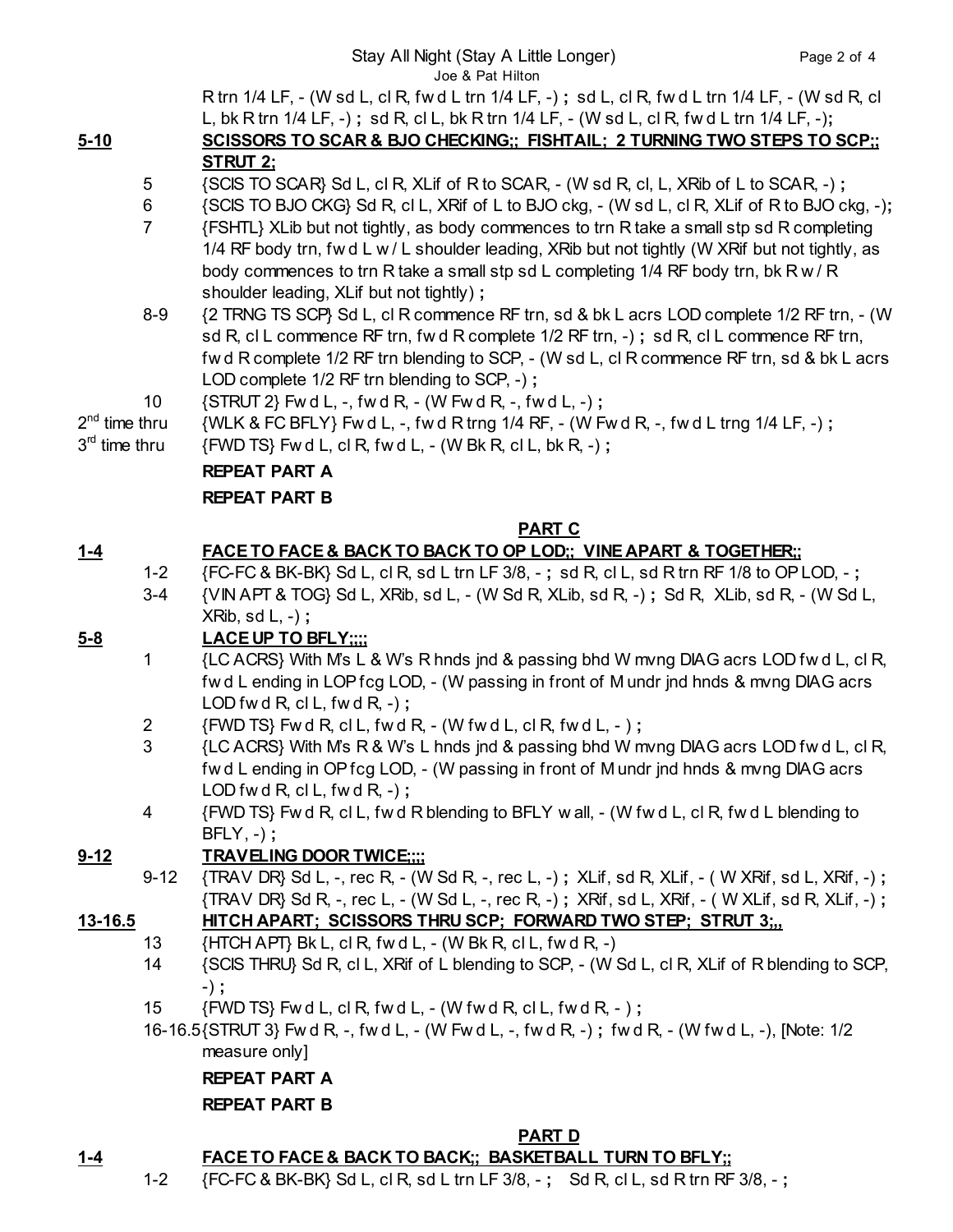#### Stay All Night (Stay A Little Longer) Page 3 of 4 Joe & Pat Hilton

 3-4 {BBALL TRN} Sd L trng 1/4 RF in tow ard ptr, -, rec R contg RF trn to end fcg COH, - (W Sd R trng 1/4 LF in tow ard ptr, -, rec L contg LF trn to end fcg w all, -) ; Sd L trng 1/4 RF, -, rec R contg RF trn to end fcg w all, - (W Sd R trng 1/4 LF in tow ard ptr, -, rec L contg LF trn to end  $fcg$  COH,  $-$ );

#### 5-8 VINE 8 TO CP WALL;; BOX;;

- 5-6 {VIN 8} Sd L, XRib, sd L, XRif (W Sd R, XLib, sd R, XLif) ; sd L, XRib, sd L, XRif blending to CP (W sd R, XLib, sd R, XLif blending to CP) ;
- 7-8  ${ \{BOX\} \text{Sd } L, \text{cl } R, \text{fwd } L, (W \text{Sd } R, \text{cl } L, \text{bk } R, -)}; \text{sd } R, \text{cl } L, \text{bk } R (W \text{sd } L, \text{cl } R, \text{fwd } L); }$ 9-12 STROLLING VINE;;;;
	- 9 {STRLLG VIN} Commence slight RF upper body trn sd L, -, w / slight LF upper body trn XRib of L,  $-$  (W Commence slight RF upper body trn sd R,  $-$ , w / slight LF upper body trn XLif of R, -) ;
	- 10 Cont trn sd L, cont trn cl R, cont trn sd L, (W cont trn sd R, cont trn cl L, cont trn sd R, -);
	- 11 Commence slight LF upper body trn sd R, -, w / slight RF upper body trn XLib of R, (W Commence slight LF upper body trn sd L, -, w / slight RF upper body trn XRif of L, -) ;
- 12 Cont trn sd R, cont trn cl L, cont trn sd R,  $-$  (W cont trn sd L, cont trn cl R, cont trn sd L,  $-$ ); 13-18 HITCH APART; SCISSORS THRU SCP; 2 FORWARD TWO STEPS;; 2 TURNING TWO STEPS TO WALL;;
	- 13-14 {HTCH APT} {SCIS THRU SCP} Same as Part C measures 13-14
	- 15  ${FWD}$  TS} Fw d L, cl R, fw d L,  $-$  (W fw d R, cl L, fw d R,  $-$  );
	- 16 {FWD TS} Fw d R, cl L, fw d R blending to CP, (W fw d L, cl R, fw d L blending to CP, -) ;
	- 17-18 {2 TRNG TS WALL} Same as Part A measures 5-6 ;;

#### REPEAT PART B MEASURES 1-9

#### PART B MODIFIED

#### 1-4 LEFT TURNING BOX;;;;

- 1-4 Same as Part B measures 1-4 ;;;;
- 5-9 SCISSORS TO SCAR & BJO CHECKING;; FISHTAIL; 2 TURNING TWO STEPS TO SCP;; 5-9 Same as Part B measures 5-9 ;;;;;

#### 10-14 2 FORWARD TWO STEPS;; TWIRL 2; APART POINT; HOLD;

- 1-2 {2 FWD TS} Same as Part A measures 1-2 ;;
	- 3 {TWRL 2} W/ M's L & W's R hnd jnd sd & fw d L to LOD, -, fw d R, (W Sd & fw d R trng 1/2 RF under jnd hnds, -, sd & bk L trng 1/2 RF, -) ;
	- 4-5  $\{APT PT\}$  Apt L, -, pt R tow ard ptr, (W bk R, -, pt L tow ard ptr) ;  $\{HOLD\}$  -, -, -, -; QK CUES
- Intro WAIT; WAIT; KNEE BENDS 4X W/ SNAPS;; SKATE L & R; SD TS; SKATE R & L; SD TS; BK AWY 3 & KCK; BK AWY 3 & KCK; STRUT TOG 4 TO SCP;; Part A 2 FWD TS;; OP VIN 4;; 2 TRNG TS TO WALL;; TWRL 2; WLK & FC WALL;
- Part B L TRNG BOX;;;; SCIS TO SCAR & BJO CKG;; FSHTL; 2 TRNG TS;; 1<sup>st</sup> -STRUT 2; Repeat Part A Repeat Part B EXCEPT MEAS 10 IS WLK & FC BFLY Part C FC-FC & BK-BK TO OP LOD;; VIN APT & TOG;; LACE UP TO BFLY;;;;
	- TRAV DR 2X;;;; HTCH APT; SCIS THRU SCP; FWD TS; STRUT 3;,, Repeat Part A Repeat Part B EXCEPT MEAS 10 IS WLK & FC BFLY
- Part D FC-FC & BK-BK;; BBALL TRN TO BFLY;;